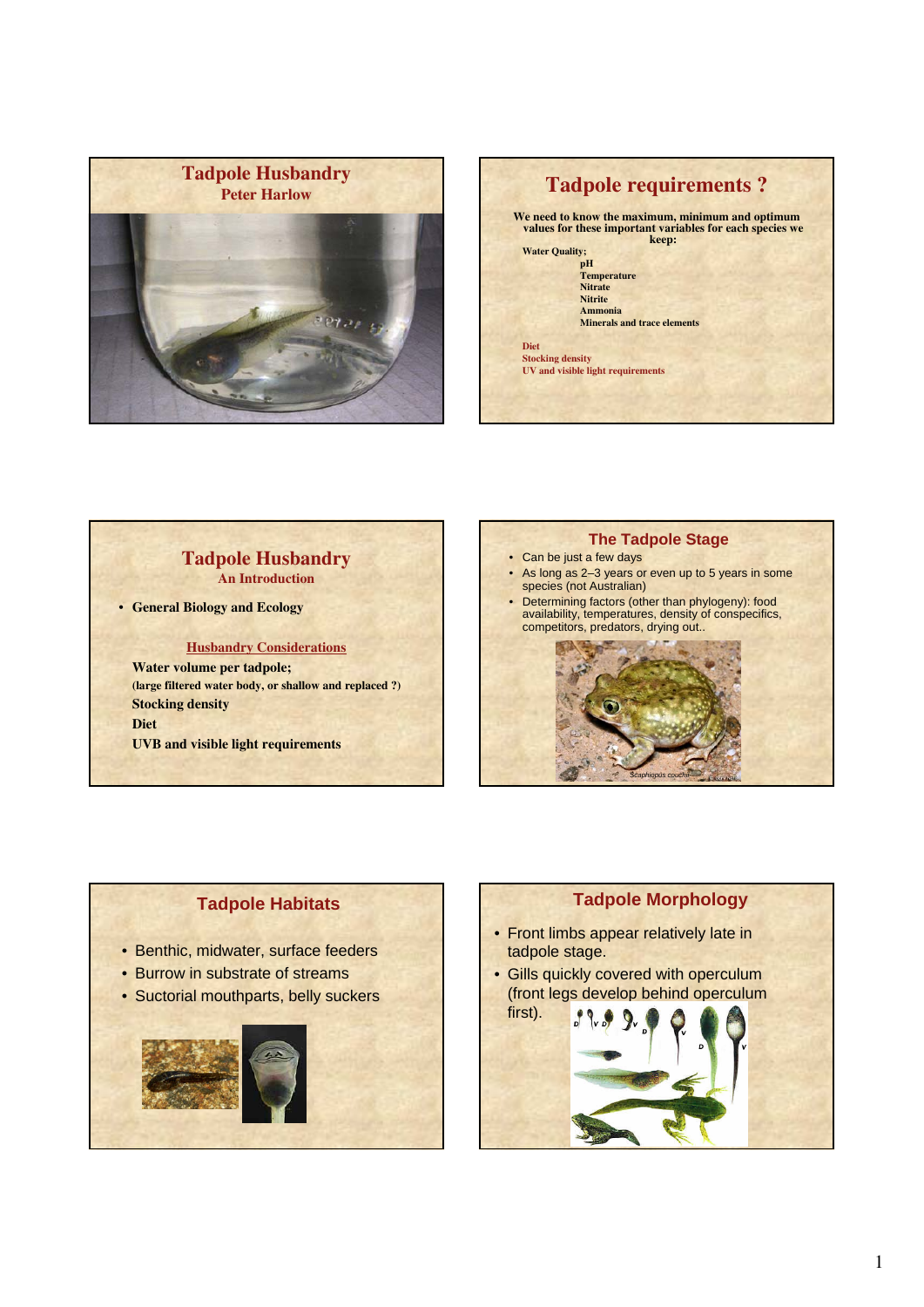









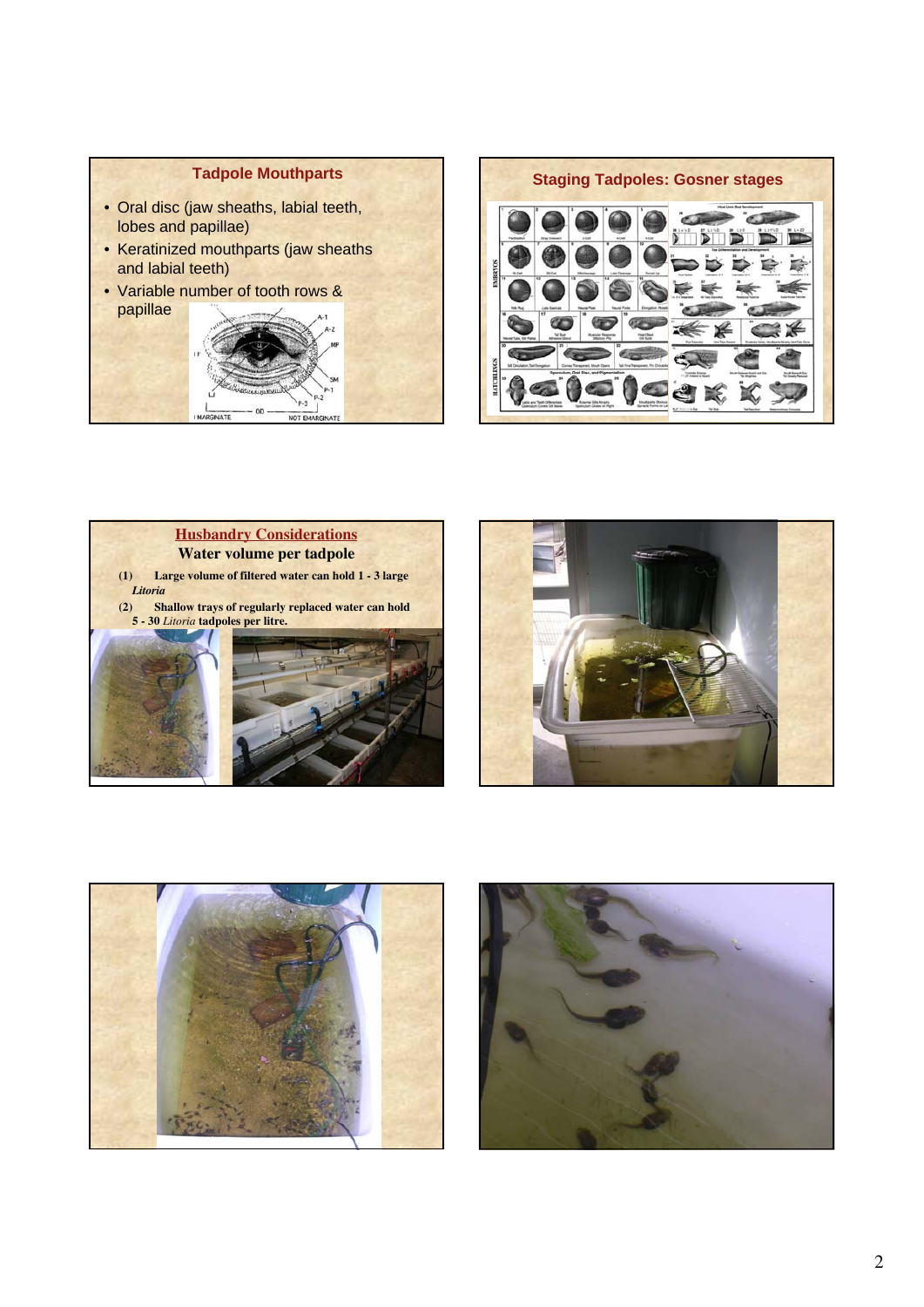

### **Stocking Density Experiment Booroolong Frog Tadpoles**

Five trays at each stocking density of: 25, 50, 100 and 150 tadpoles

Weight of dry food volume of water changed per day were adjusted to be the same *per tadpole* regardless of the stocking density. (Frozen endive was present at all times)

Survivorship to metamorphoses was >95% in all trays







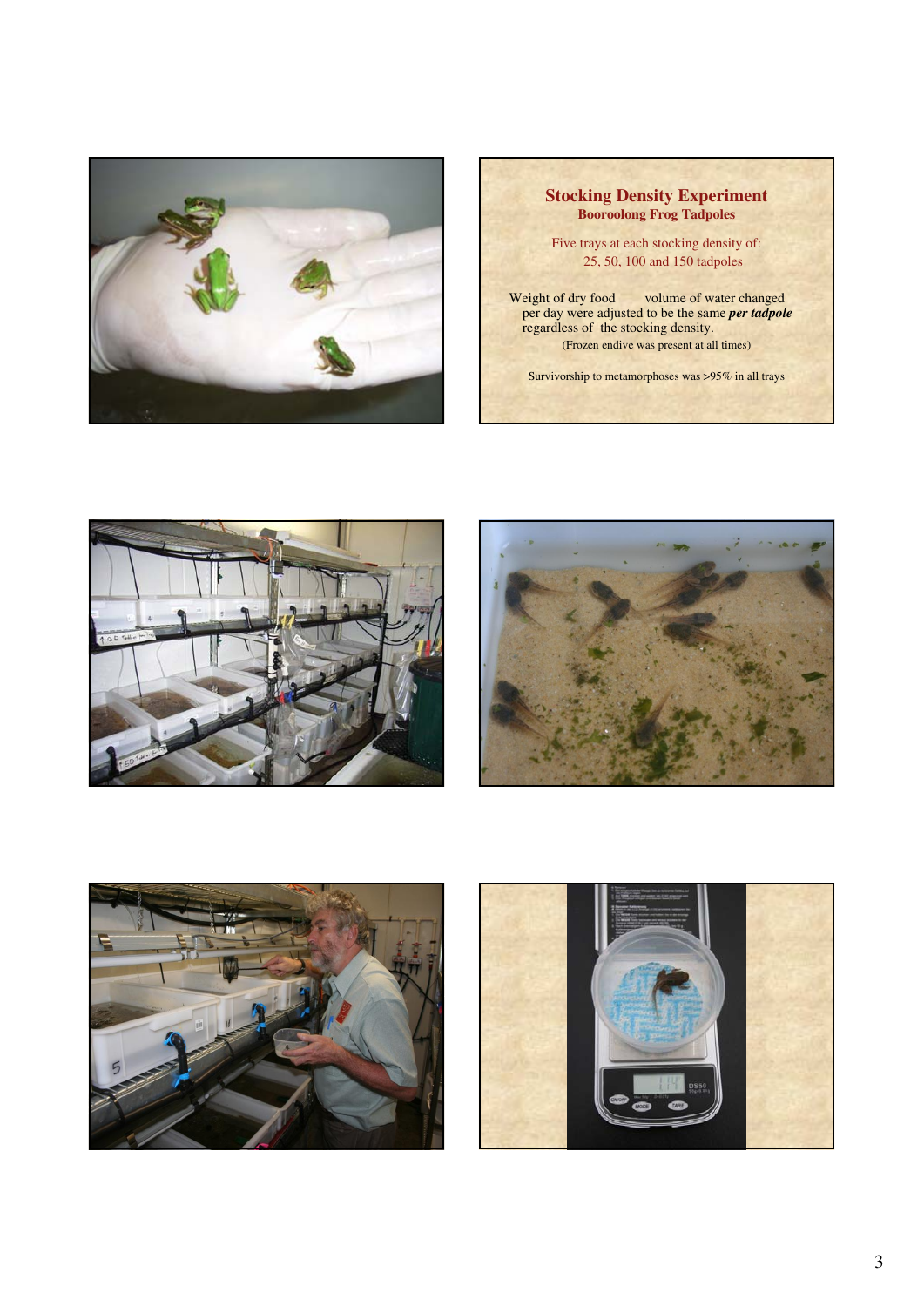





## **Stocking Density**

- Increased density will cause:
	- Increased tadpole-tadpole interaction and thus increased competition for food
	- Smaller metamorph size
	- Longer larval period



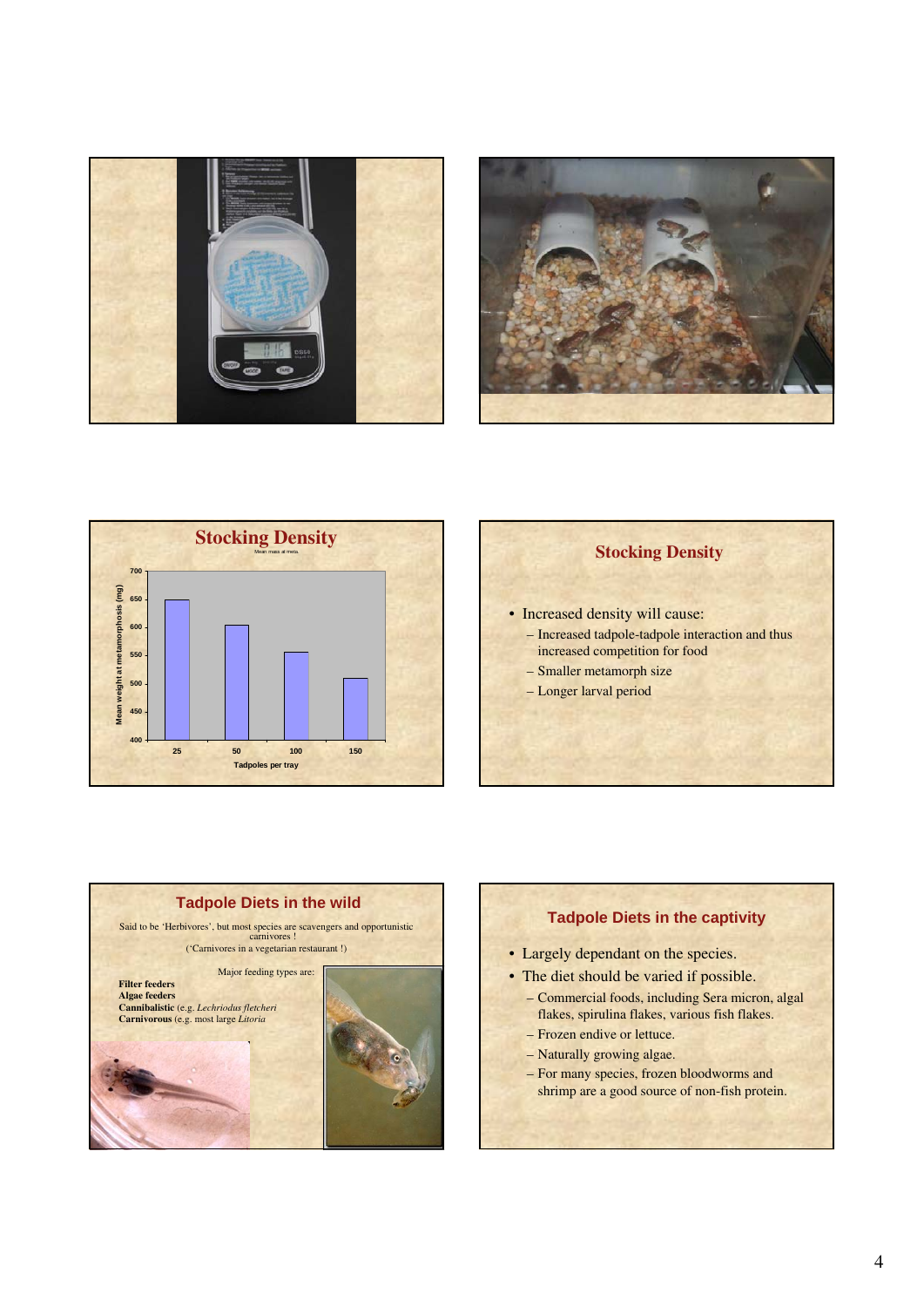





## **UVB and visible light requirements**

- No experimental data for any species !
- Some species clearly need UVB, others do not appear to ! Scoliosis most common problem if no UVB (at least in *Litoria aurea*).
- As a precaution we use UVB emitting fluorescent tubes 15  $-25$  cm above the water (emitting  $\sim$  3 - 10 UVB units (uW/cm2) at the water surface during daylight hours; full sun is  $\sim 250 - 350$  units).
- Presumably much more important after metamorphosis.

# Water Temperature

- Attempt to replicate the temperature in the natural habitat of the species being raised.
- Need to investigate what is optimal temperature for each species (even cold water species can thermoregulate by selecting warm water in shallow, sunny areas)
- As a general rule:
	- $\uparrow$  temp =  $\downarrow$  larval period,  $\downarrow$  metamorph size  $\downarrow$  temp =  $\uparrow$  larval period,  $\uparrow$  metamorph size

# As metamorphosis approaches….

- Ensure that the tadpoles have a land area so that they can climb out of the water and not drown.
- And of course, make sure that the enclosure is escape-proof for the young frogs.

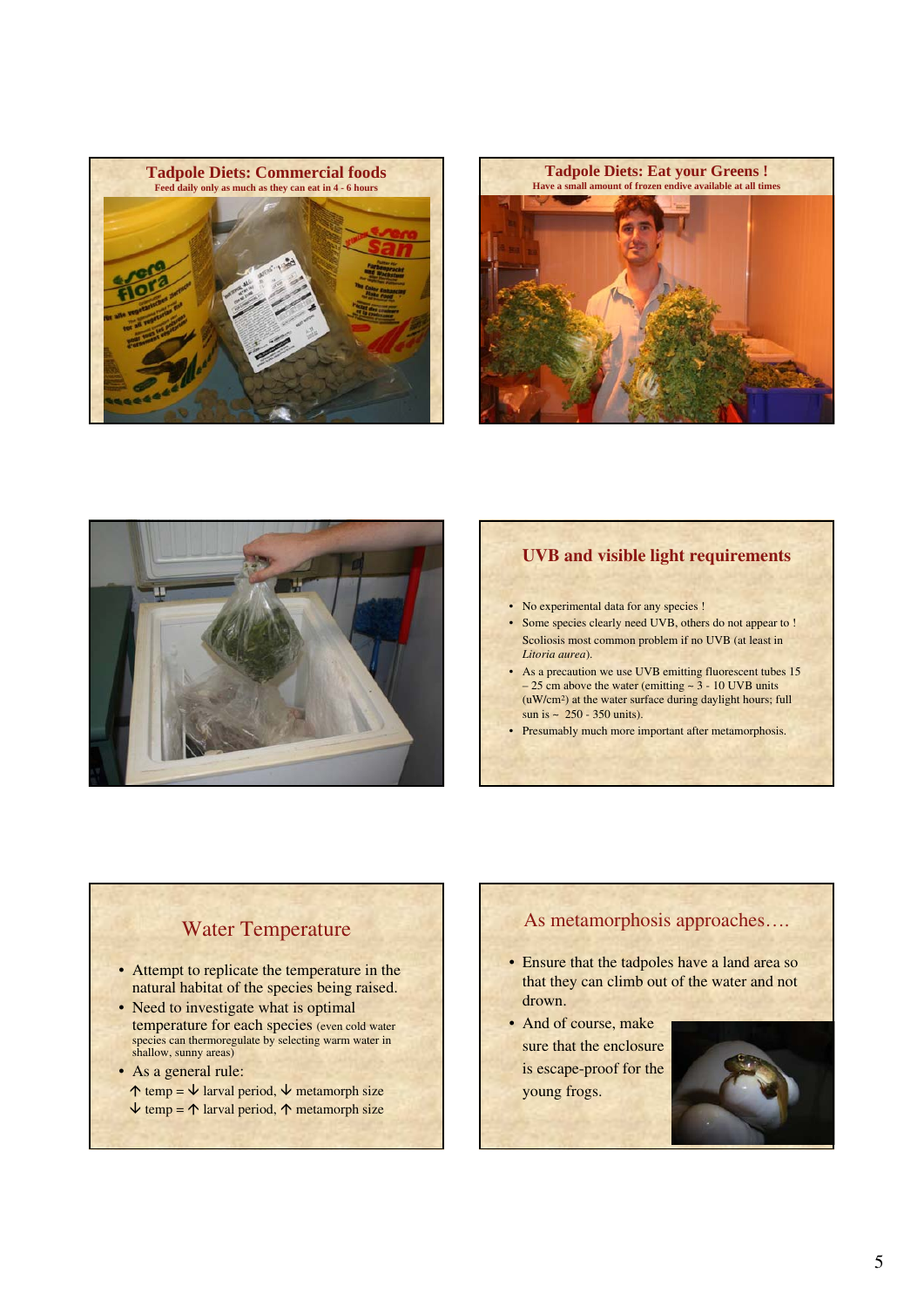### **Frogs: Metamorphosis**

#### Metamorphosis is relatively abrupt

#### **Drastic morphological changes:**

- Digestive gut shortens; stomach forms
- Tadpole mouthparts disappear; replaced by teeth, etc.
- Movable eyelids
- Lungs form
- Cartilaginous skeleton repl
- Tail resorbed
- Limbs form



#### **Metamorphosis: Biochemical change**

- Hormone systems change
- Blood: hemoglobin with higher  $O<sub>2</sub>$  affinity
- Liver: Ammonotelism > ureotelism
- Skin: Osmoregulation improves
- Eye: eye pigments change



### **Metamorphosis: Morphological change**

- **Skeleton**: e.g., development of limbs; increased ossification
- **Skin**: becomes thicker and less water permeable
- **Musculature**: e.g., degeneration of tail
- **Digestive system**: In frogs, drastic; metamorphs initially non-feeding
- **Urogenital system**: pronephric kidney> to adult (varies)
- **Sensory systems**: Lateral lines degenerate